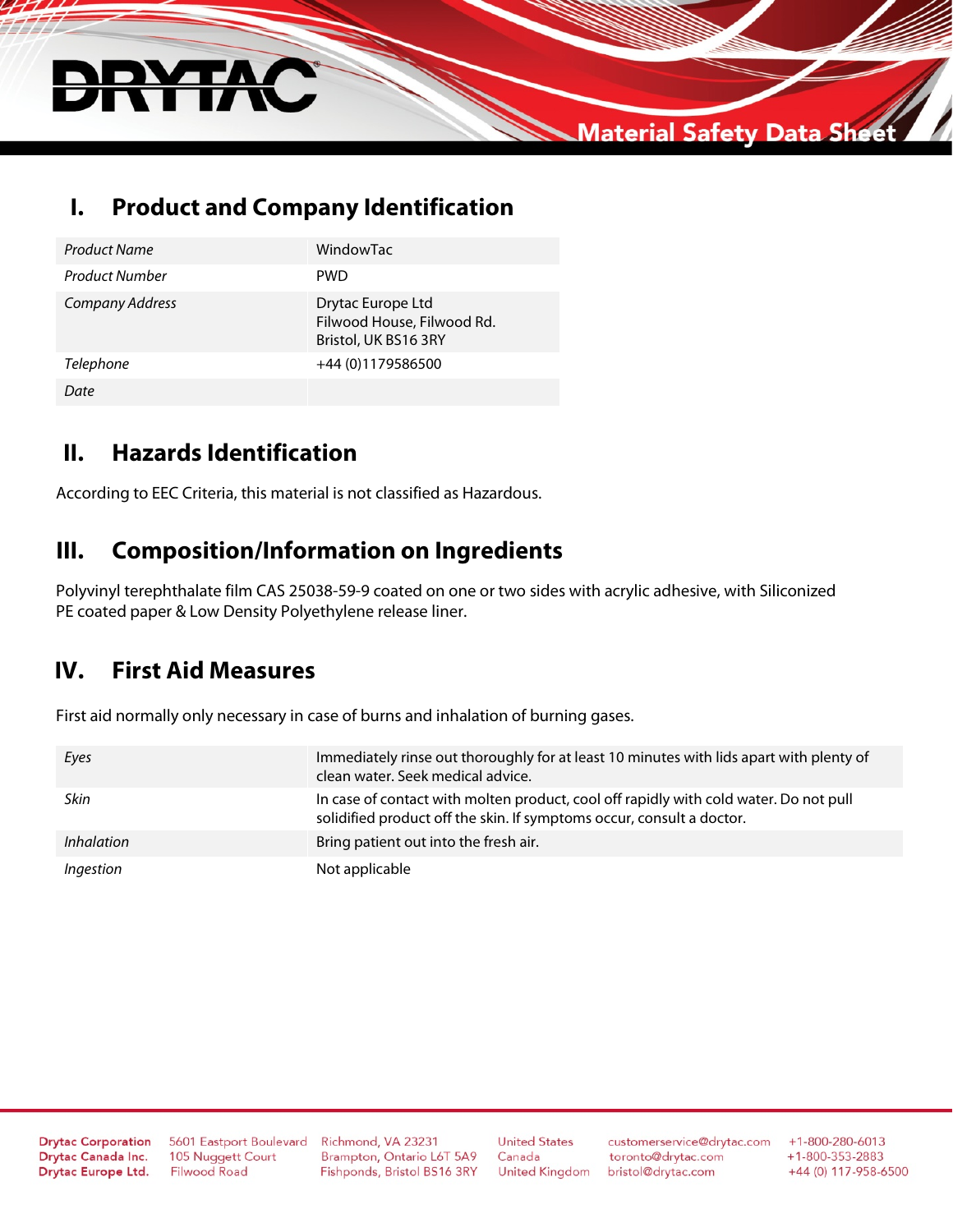

## **V. Fire Fighting Measures**

| <b>Fire Fighting Measures</b>        | Fire-fighting only with respiratory protection.                                                                                                                             |
|--------------------------------------|-----------------------------------------------------------------------------------------------------------------------------------------------------------------------------|
| Suitable Extinguishing Media         | Water spray jet, foam, dry extinguishing agent, or CO2 Particular hazard due to the<br>substance, its combustion products or arising gases.                                 |
| Unusual Hazards                      | Fire may be spread by melting and drops of the material.                                                                                                                    |
| <b>Hazardous Combustion Products</b> | Combustible but does not maintain combustion. In a fire, toxic and harmful substances<br>can be released as described in the section on "hazardous decomposition products". |

*The content above is the result of extensive development work and application technical experiences. All details and notes are carried out after the best knowledge. They*  don't represent a guarantee of properties and do not free the user of own examinations, also regarding to the protection rights of third parties. For the advice by this leaflet *our responsibility on compensation whatever the reason may be and which legal justifications are quoted is impossible. Technical changes in the context of the product development remain left.*

#### **VI. Accidental Release Measures**

| <b>Personal Precautions</b>      | Not applicable                                                |
|----------------------------------|---------------------------------------------------------------|
| <b>Environmental Precautions</b> | Seal containers and take to a controlled disposal site.       |
| Cleanup Instructions             | Pick up and place in waste barrels or suitable plastic sacks. |
| Evacuation Instructions          | Not applicable                                                |

## **VII. Handling and Storage**

| <b>Handling</b>                                               | Wear protective gloves to avoid cutting. Take action against electrostatic charging.                                                                                                                                                                                                                                                                                                                                                                                                                                                                                                                                                                                                                                                                                                                                                         |
|---------------------------------------------------------------|----------------------------------------------------------------------------------------------------------------------------------------------------------------------------------------------------------------------------------------------------------------------------------------------------------------------------------------------------------------------------------------------------------------------------------------------------------------------------------------------------------------------------------------------------------------------------------------------------------------------------------------------------------------------------------------------------------------------------------------------------------------------------------------------------------------------------------------------|
| Instructions to be Followed in<br><b>Mechanical Treatment</b> | Ensure adequate ventilation/extraction at the processing machines and in weighing<br>out/refilling. Caution should be exercised if the product is heated to avoid burns due to<br>contact with the hot material. All polymers are broken down to a certain extent at their<br>processing temperature; this effect increases at rising temperature. Before the melting<br>point is reached, the untreated backing film begins to contract, the extent of the<br>contraction depending on the time/temperature and type of film. The precise quantity<br>and nature of the breakdown products depends on temperature, oxygen supply and<br>process conditions. Ensure adequate ventilation/extraction at the processing machines.<br>Wear industrial gloves when handling the film, as there is danger of injury caused by the<br>sharp edges. |
| Fire and Explosion Protection                                 | Combustible, but does not maintain combustion. In a fire, toxic and hazardous<br>substances can be released as described in the section on "hazardous decomposition<br>products". In the event of fire, fire may be spread by melting and drops of the material.                                                                                                                                                                                                                                                                                                                                                                                                                                                                                                                                                                             |
| <b>Storage</b>                                                | Protect against moisture. Avoid extreme heat and cold.                                                                                                                                                                                                                                                                                                                                                                                                                                                                                                                                                                                                                                                                                                                                                                                       |

**Drytac Corporation** Drytac Canada Inc. Drytac Europe Ltd.

5601 Eastport Boulevard 105 Nuggett Court **Filwood Road** 

Richmond, VA 23231 Brampton, Ontario L6T 5A9 Fishponds, Bristol BS16 3RY

**United States** Canada **United Kingdom** 

customerservice@drytac.com toronto@drytac.com bristol@drytac.com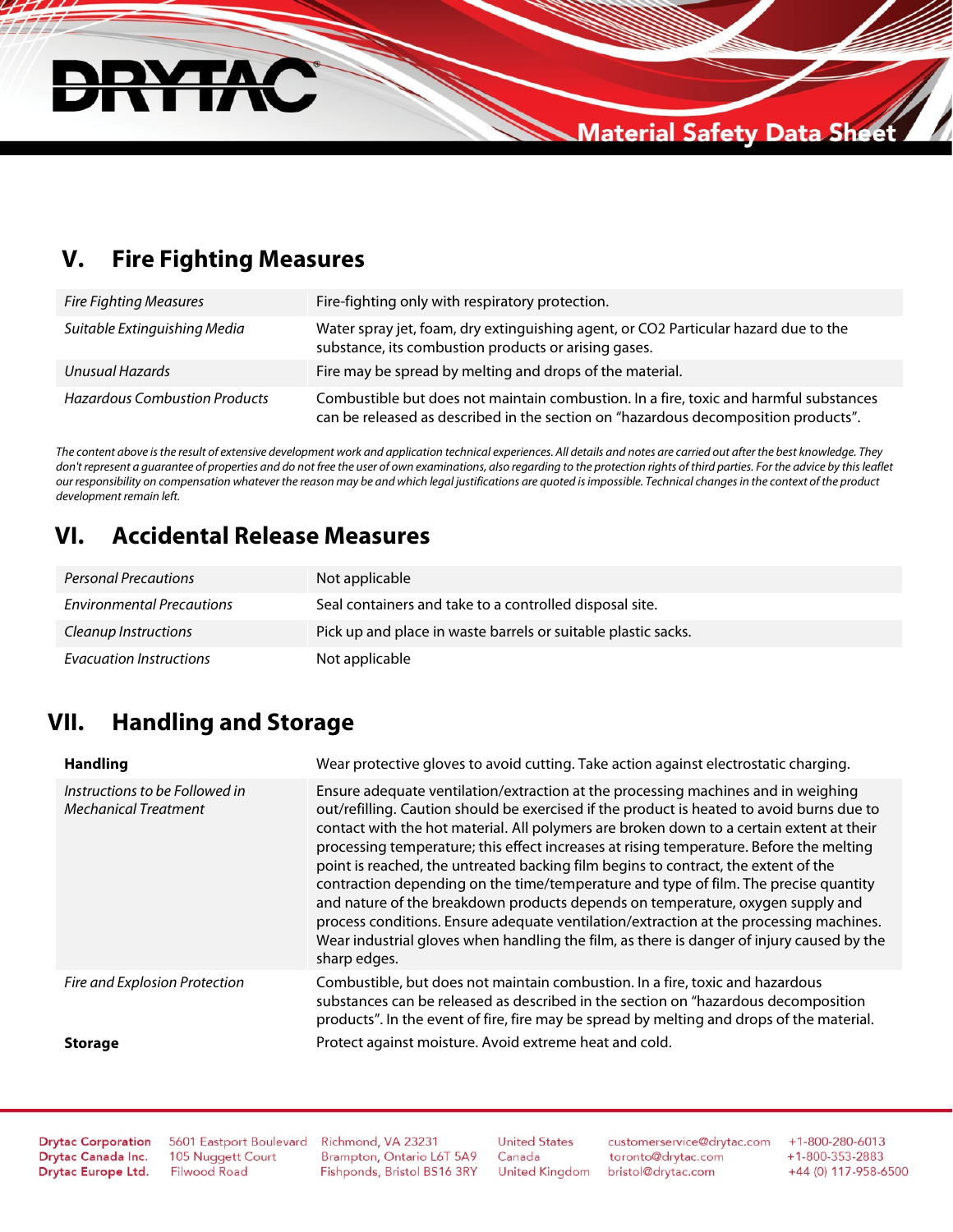

## **VIII. Exposure Controls/Personal Protection**

| <b>Exposure Guidelines</b>           | If the product exists as breathable dust, comply with maximum workplace concentration<br>(MAK/Germany) for general dusts 6 mg/m3. |
|--------------------------------------|-----------------------------------------------------------------------------------------------------------------------------------|
| <b>Personal Protective Equipment</b> |                                                                                                                                   |
| Eye Protection                       | Tightly closing goggles.                                                                                                          |
| <b>Hand Protection</b>               | Protective gloves (e.g., made of leather).                                                                                        |
| <b>Respiratory Protection</b>        | If breathable dusts occur: Briefly breathing filter device, filter type: P2.                                                      |
| <b>Body Protection</b>               | Generally not necessary.                                                                                                          |

*The content above is the result of extensive development work and application technical experiences. All details and notes are carried out after the best knowledge. They don't represent a guarantee of properties and do not free the user of own examinations, also regarding to the protection rights of third parties. For the advice by this leaflet our responsibility on compensation whatever the reason may be and which legal justifications are quoted is impossible. Technical changes in the context of the product development remain left.*

#### **IX. Physical and Chemical Properties**

| <b>Physical Form</b>           | Solid                                          |
|--------------------------------|------------------------------------------------|
| Color                          | White, Colorless                               |
| Odor                           | Characteristic                                 |
| Change of State Method         |                                                |
| <b>Melting Range Adhesive</b>  | 60-130°C (140-266°F) ASTM                      |
| <b>Melting Point Polyester</b> | 255 - 260°C (491-500°F) ASTM                   |
| <b>Flash Point</b>             | >250°C (482°F) ASTM                            |
| <b>Explosion limits</b>        | Lower: Not applicable<br>Upper: Not applicable |
| Vapor Pressure                 | Not applicable                                 |
| Density                        | 23°C (73°F) 1,2-1,4 g/cm 3                     |
| pH Value                       | Not applicable                                 |
| Viscosity                      | Not applicable                                 |

**Drytac Corporation** Drytac Canada Inc. Drytac Europe Ltd.

5601 Eastport Boulevard 105 Nuggett Court **Filwood Road** 

Richmond, VA 23231 Brampton, Ontario L6T 5A9 Fishponds, Bristol BS16 3RY **United States** Canada **United Kingdom** 

customerservice@drytac.com toronto@drytac.com bristol@drytac.com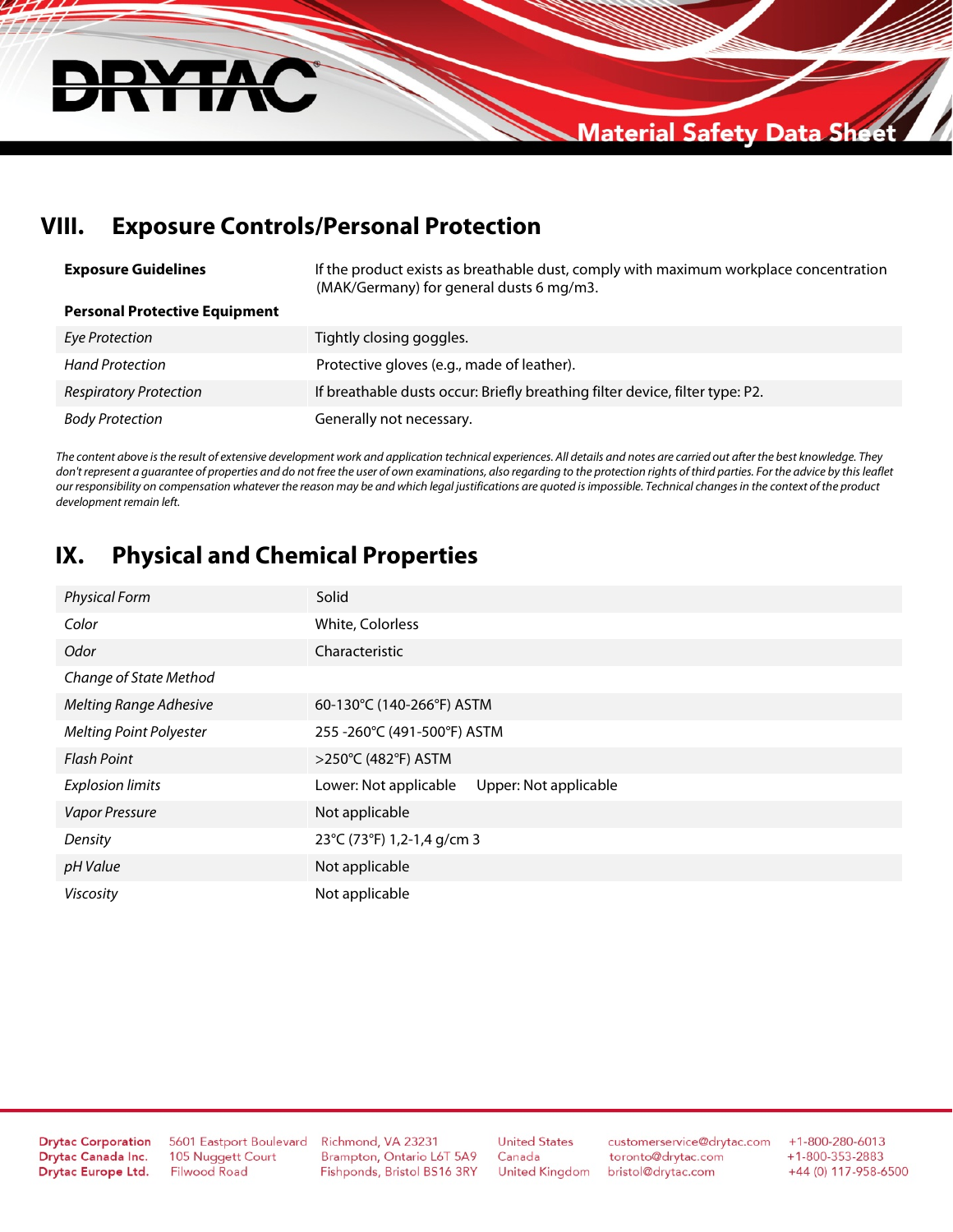

#### **X. Stability and Reactivity**

| Conditions to be Avoided                     | > 250°C(482°F) incipient decomposition.                                                                                                                                                   |
|----------------------------------------------|-------------------------------------------------------------------------------------------------------------------------------------------------------------------------------------------|
| Substances to be Avoided                     | None known.                                                                                                                                                                               |
| <b>Hazardous Decomposition Products</b>      | The majority of volatile substances are above the decomposition temperature:<br>terephthalic acid, acetic acid, PET oligomers, HCN, NOx, CO, CO2 and low-molecular<br>alcohols/aldehydes. |
| Hazard-determining Decomposition<br>Products | NCN, NOx, CO, CO2                                                                                                                                                                         |

#### **XI. Toxicological Information**

| <i>Inhalation</i> | The combustion products can irritate the respiratory tract. |
|-------------------|-------------------------------------------------------------|
| Eye Irritation    | The combustion products can irritate the eyes.              |
| Skin Irritation   | Not applicable                                              |

## **XII. Ecological Information**

The polymer behaves inertly. The material is slowly broken down by UV light.

*The content above is the result of extensive development work and application technical experiences. All details and notes are carried out after the best knowledge. They*  don't represent a quarantee of properties and do not free the user of own examinations, also regarding to the protection rights of third parties. For the advice by this leaflet *our responsibility on compensation whatever the reason may be and which legal justifications are quoted is impossible. Technical changes in the context of the product development remain left.*

## **XIII. Disposal Considerations**

| Waste Disposal | The regulations of local authorities are to be complied with for disposal. Must be<br>taken in compliance with special-waste regulations following pre-treatment to a<br>special-waste incineration plant licensed for this purpose. |
|----------------|--------------------------------------------------------------------------------------------------------------------------------------------------------------------------------------------------------------------------------------|
| Waste Code     | 517                                                                                                                                                                                                                                  |

## **XIV. Transport Information**

| Land Transport              | ADR/RID and GGVS/GGVE                                                                           |
|-----------------------------|-------------------------------------------------------------------------------------------------|
| Sea Transport               | IMDG/GGVSea                                                                                     |
| Air Transport               | <b>ICAO-TI and IATA-DGR</b>                                                                     |
| Transport/Other Particulars | Not a hazardous good within the meaning of national and international transport<br>regulations. |

**Drytac Corporation** Drytac Canada Inc. Drytac Europe Ltd. 5601 Eastport Boulevard 105 Nuggett Court **Filwood Road** 

Richmond, VA 23231 Brampton, Ontario L6T 5A9 Fishponds, Bristol BS16 3RY

**United States** Canada **United Kingdom** 

customerservice@drytac.com toronto@drytac.com bristol@drytac.com